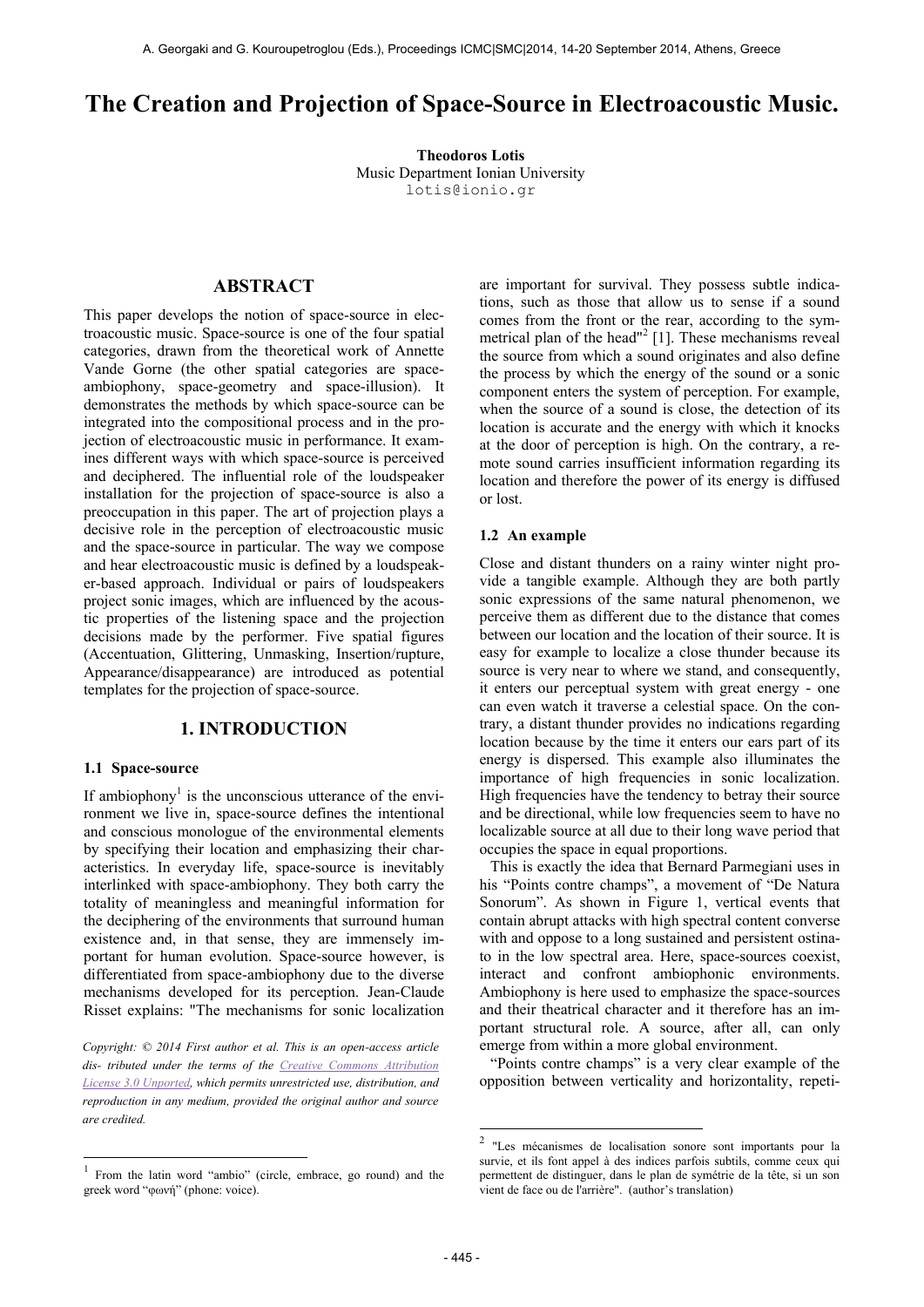tiveness and continuality, localization and dispersion and, eventually, space source and space ambiophony.



**Figure 1.** Sonogram analysis of the first minute of Parmegiani's "Points contre champs".

It is the symmetrical plan of the head, to which Jean-Claude Risset was referring, that Parmegiani exploits in another movement of "De Natura Sonorum" entitled "Incidences / Battements". This movement explores the category of space-source unfolding a series of repeated attacks on its temporal axis. The attacks follow one another with mimetic repetitions and delays from left to right loudspeaker that span from a few milliseconds over to two seconds (for the first 40 seconds of the movement), as shown in Figure 2.



**Figure 2.** Sonogram analysis of Parmegiani's "Incidences / Battements".

The phase differences of the attacks structure distinct topographies both in the composed and in the diffused space. Such shorter or longer differences are perceived as shorter or longer distances in the topography of the concert hall, revealing thus virtual delays and imaginary echoes.

The spectral occupancy of a sound is only one of the aspects that allow the identification of its location. As Camilleri and Smalley explain, "In terms of location, we may not necessarily be able to delineate a self-contained unit or sound, but instead will need to highlight a prevalent sonic characteristic or a structural behavior; we may not necessarily be concerned with a discrete *unit* at a low level of structure but with a more global feature" [2]. Pertinent qualities, such as spectromorphological<sup>3</sup> [3] behaviors, that are "…intimately tied up with the substance of a sound and its evolution…" [4] also provide a workable

-

method for sonic localization. For example, any type of gesture that sculpts the spectromorphology of a sound guides the perception of the listener towards a real or imaginary source and lends a tendency of direction to the sound. Parmegiani clearly underlines his spectromorphological methods for sonic localization. Panning, delays and echoes, mimeses and repetitions are all gestural tools that shape the spectromorphologies and engrave the spatial order. At the level of sonic typology, his composition abounds with distinct localized points, lines and trajectories, all elements of the space-source category (Figure 3).



**Figure 3.** Spatial order in Parmegiani's "Points contre champs".

## **2. THE ACOUSTICAL AND PSYCHO-LOGICAL SOURCES**

Another aspect that differentiates the perception of spacesource from other types of spaces is the temporal dimension in which it unfolds. Space-source is more likely to be perceived as a series of instances rather than a continuous temporal unfolding. Short percussive sounds for example, or any kind of morphologies that contain prominent spectromorphological features, emerge as temporal sparkles that structure the perception and offer to the memory fixed points of reference. This argument however, becomes cumbersome when we examine long sustained morphologies. The composer and researcher Leo Kupper declares that "A fixed sound source in space is never fixed psychoacoustically" [5]. He elaborates by giving the following example: "If we listen all night long to a single sound…this sound will constantly move in space. After a long period of time the source moves from the loudspeakers into the brain and cannot be extracted until the sound coming from the loudspeaker is stopped" [6]. This observation clarifies the difference between acoustical source and psychoacoustical source and highlights the importance of time in the process of localization. In the passage of time the "instant" of the source is fading, eventually becoming a faint memory.

## **3. SURGERE**

The Latin verb "surgere", from which the word "source" takes its roots, can be translated as "arise" and/or "emerge"<sup>4</sup>. Space-source is defined by the emergence of sounds that demand the listener's attention and point to-

<sup>&</sup>lt;sup>3</sup> The term "spectromorphology" is coined by Prof. Denis Smalley. It describes the spectral evolution of sound in time.

 4 Source: Concise Oxford Dictionary (1999).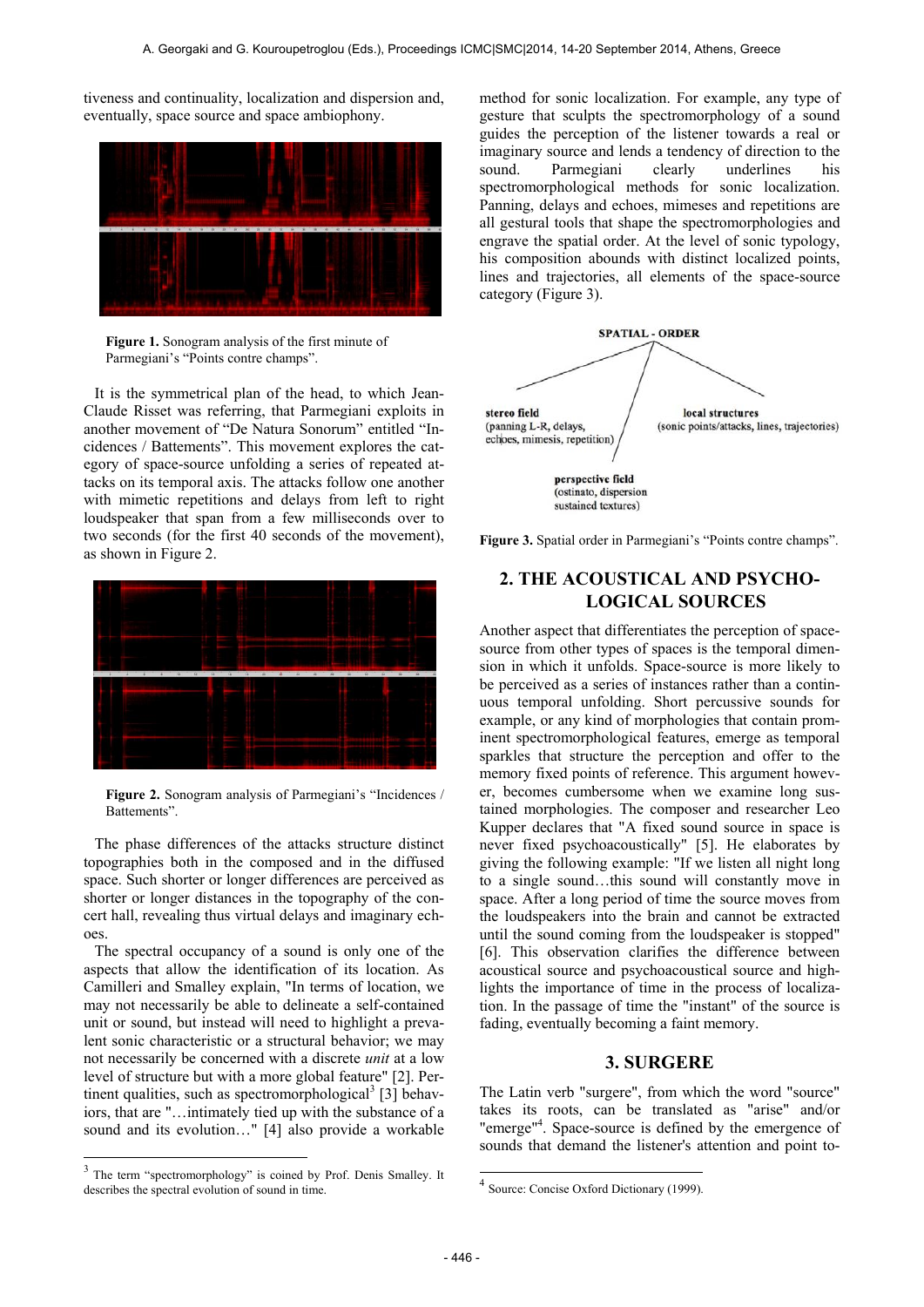wards a topological perception, through which the listener can localize the sources of the sounds. The geography of diffused space and sources is very much dependent on the way the loudspeakers are placed in the listening space. Differences in qualities of the loudspeakers also play an important role in the localization process, since loudspeakers with different "color" qualities will project the same sound in completely different ways. A sound will emerge differently from different loudspeakers due to the specific qualities that each possesses, and consequently, source-perception will also be influenced. This is not necessarily a negative aspect, but one that the interpreter of electroacoustic music should take into account. For example, a pair of speakers that face towards the ceiling should not be used for the projection of a source because the listeners will perceive their reflections, an indirect image of the source, which is already diffused and therefore not localizable.

## **4. SOURCE LOCALIZATION VS. LOUD-SPEAKER LOCALIZATION**

At this point, it is important to differentiate source localization from loudspeaker localization. Although a sound emerges from one (or more) loudspeaker that does not mean that its source *is* the loudspeaker. For example, a sound that comes from a rear group of loudspeakers is located behind our heads and not in the loudspeakers themselves. This indicates that, although the localization of a sound source may be desirable, the interpreter should generally avoid the *mise en évidence* of the loudspeakers.

The different qualities of the loudspeakers that one usually confronts during a concert of electroacoustic music can be used for the illumination of one of the most prominent aspects of space-source: its theatrical character.

## **5. AN INVISIBLE THEATRE**

### **5.1 Sources and Characters**

In space-source, each loudspeaker can reveal a potential individual source. Taking into consideration the different qualities and "colors" that an "orchestra" of dissimilar loudspeakers comprises, one can assume that each speaker possesses an individual character. This aspect can be emphasized for the projection of narrative elements and structural repetitions. For example, if the interpreter uses the same speaker for the projection of narrative text, the speaker becomes a personality, an invisible theatrical character that impersonates and utters the meaning of the text. Very often, this role is played by the so-called "soloist" speakers<sup>5</sup>, which are often placed asymmetrically in the listening space. More abstract sounds that possibly accompany the text, become the imaginary scenery within which, the narration unfolds.

### **5.2 Individuality**

The key word for the theatrical nature of space-source is *individuality*. The perception of sources reveals the individual characters of the sounds, which in most cases, exist within a sonic context but do not blend spectrally with it. Short significant attacks and vertical events on a temporal axis demand attention before they fade and become traces in the listener's memory. Superposition of sequences that emerge from different points in the listening space, and contrapuntal voices, are all theatrical aspects that impersonate environments of pointillism and multiple dialogues. Density variations encompass all these forms, influencing their significance and transforming their electrical signals into sonic personalities. As in all narrative cases, memory, with its faint recollection of past incidents and its tenacious potential, restores the sources of the events and deciphers their significant role. In that sense, a loudspeaker, used to reveal a source, can trigger a series of emotions. After a number of "entrances" of a loudspeaker, the listener develops a level of awareness regarding its role and future participation. The loudspeaker becomes an "enemy" or a "friend", a cause for fear or complacency, a caricature of narration.

## **6. FIVE SPATIAL FIGURES FOR THE PROJECTION OF SPACE-SOURCE**

The projection of space-source necessitates its unique and explicit language and technique during the performance of electroacoustic music. As a general guideline one can accept that space-source can be interpreted both with symmetrical and asymmetrical (or concentric and nonconcentric) loudspeaker configuration<sup>6</sup> (Figures 4 and 5).



**Figure 4.** Sonic trajectories in a symmetrical (concentric) 8 channels set up.

**.** 

 $\frac{5}{5}$  Loudspeakers that are not part of a usually symmetrical configuration are called "soloists". They are often placed near the audience and their function is to project prominent sounds.

<sup>6</sup> The same applies to space-illusion. The other two spatial categories (space-ambiophony and space-geometry) need exclusively symmetrical or concentric loudspeaker set-ups for their projection.